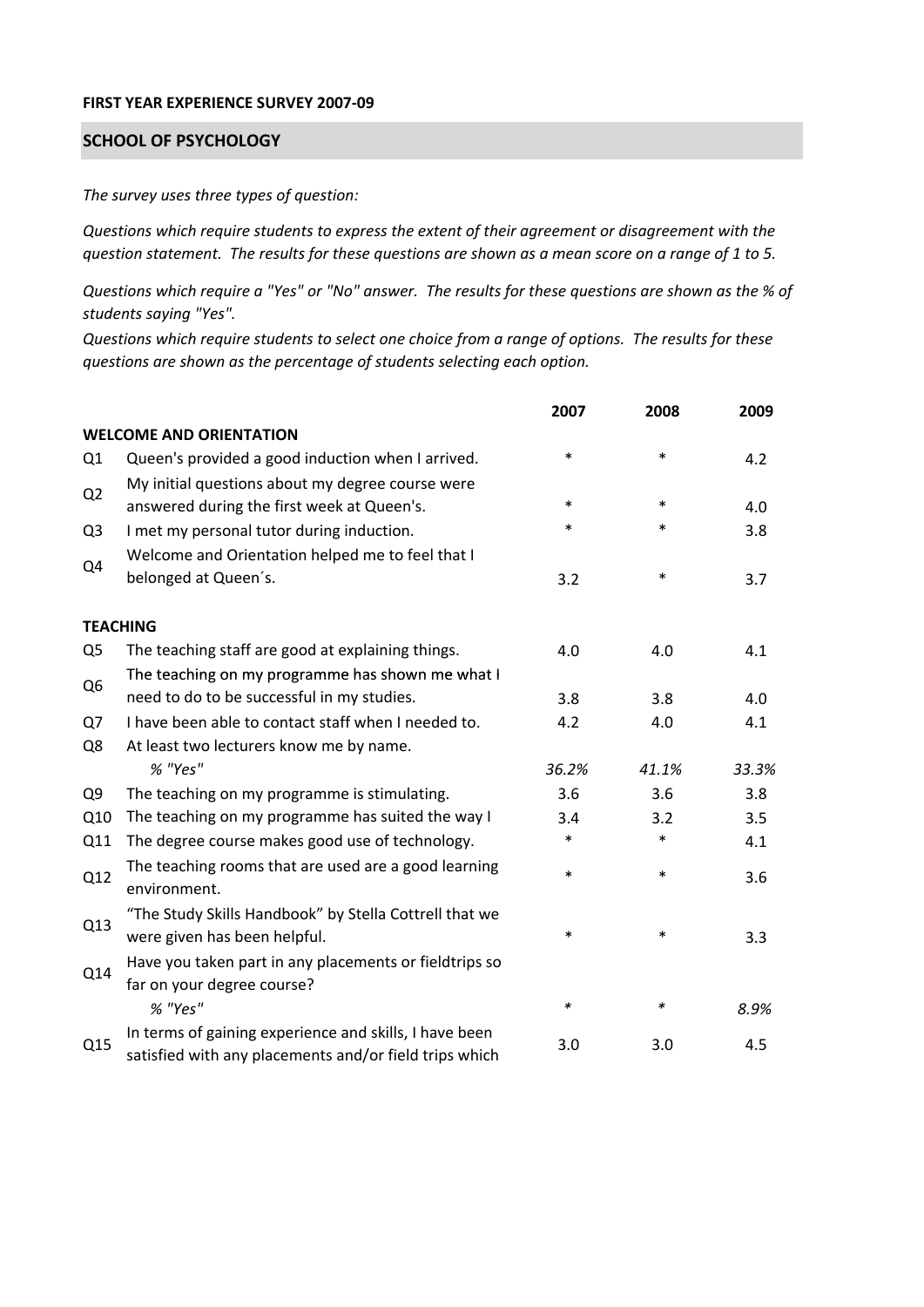|                 |                                                                                                      | 2007   | 2008   | 2009   |
|-----------------|------------------------------------------------------------------------------------------------------|--------|--------|--------|
|                 | <b>ASSESSMENT AND FEEDBACK</b>                                                                       |        |        |        |
| Q16             | Feedback on my work has been prompt (within three<br>weeks of submission of the work).               | 4.1    | 3.8    | 4.3    |
| Q17             | Feedback on my work has helped me in my learning.                                                    | 3.9    | 4.0    | 4.1    |
| Q18             | The criteria used in assessing work were made clear at<br>the beginning of my programme.             | 3.5    | 3.8    | 4.0    |
| Q19             | I am satisfied with my academic performance on my<br>modules.                                        | 3.5    | 3.4    | 3.5    |
|                 | <b>LEARNING RESOURCES</b>                                                                            |        |        |        |
| Q <sub>20</sub> | The library resources (eg, books, journals) are good<br>enough for my needs.                         | 3.8    | 4.1    | 3.8    |
| Q21             | The library services (eg, borrower services, information,<br>training) are good enough for my needs. | 3.8    | 4.0    | 3.8    |
| Q <sub>22</sub> | I have been able to access computers when I needed to.                                               | 4.0    | 4.1    | 4.0    |
| <b>SERVICES</b> |                                                                                                      |        |        |        |
|                 | Where I have used them, I have been satisfied with the following:                                    |        |        |        |
| Q <sub>23</sub> | <b>Accommodation Office</b>                                                                          | 3.6    | 3.3    | 3.7    |
| Q24             | <b>Admissions Office</b>                                                                             | 3.9    | 4.0    | 3.9    |
| Q <sub>25</sub> | <b>Campus Eating Places</b>                                                                          | $\ast$ | $\ast$ | 3.7    |
| Q <sub>26</sub> | Careers Services, Work Placement Centre, Jobshop                                                     | 3.8    | 3.8    | 3.6    |
| Q27             | <b>Counselling Service</b>                                                                           | $\ast$ | $\ast$ | 3.2    |
| Q <sub>28</sub> | <b>Disability Services</b>                                                                           | 3.7    | 3.6    | 3.0    |
| Q <sub>29</sub> | <b>Health Services</b>                                                                               | 3.4    | 3.2    | $\ast$ |
| Q30             | <b>Finance Office</b>                                                                                | 3.8    | 3.7    | 4.0    |
| Q <sub>31</sub> | Learning Development Service                                                                         | $\ast$ | $\ast$ | 3.5    |
| Q <sub>32</sub> | Queen's International                                                                                | 3.3    | 3.1    | 2.8    |
| Q <sub>33</sub> | Queen's Sport (PEC)                                                                                  | $\ast$ | $\ast$ | 4.1    |
| Q34             | Student Jobshop                                                                                      | $\ast$ | $\ast$ | 3.1    |
| Q <sub>35</sub> | <b>Student Records and Examinations</b>                                                              | 3.9    | 3.8    | 3.6    |
| Q36             | <b>Student Support</b>                                                                               | 3.8    | 3.7    | $\ast$ |
| Q <sub>37</sub> | <b>Student Guidance Centre</b>                                                                       | $\ast$ | 4.0    | 3.9    |
| Q38             | <b>Students' Union</b>                                                                               | *      | $\ast$ | 4.2    |
| Q39             | University Clubs and Societies                                                                       | *      | $\ast$ | 3.8    |
| Q40             | The Students' Union has enhanced my experience at<br>Queen's                                         | $\ast$ | $\ast$ | 3.5    |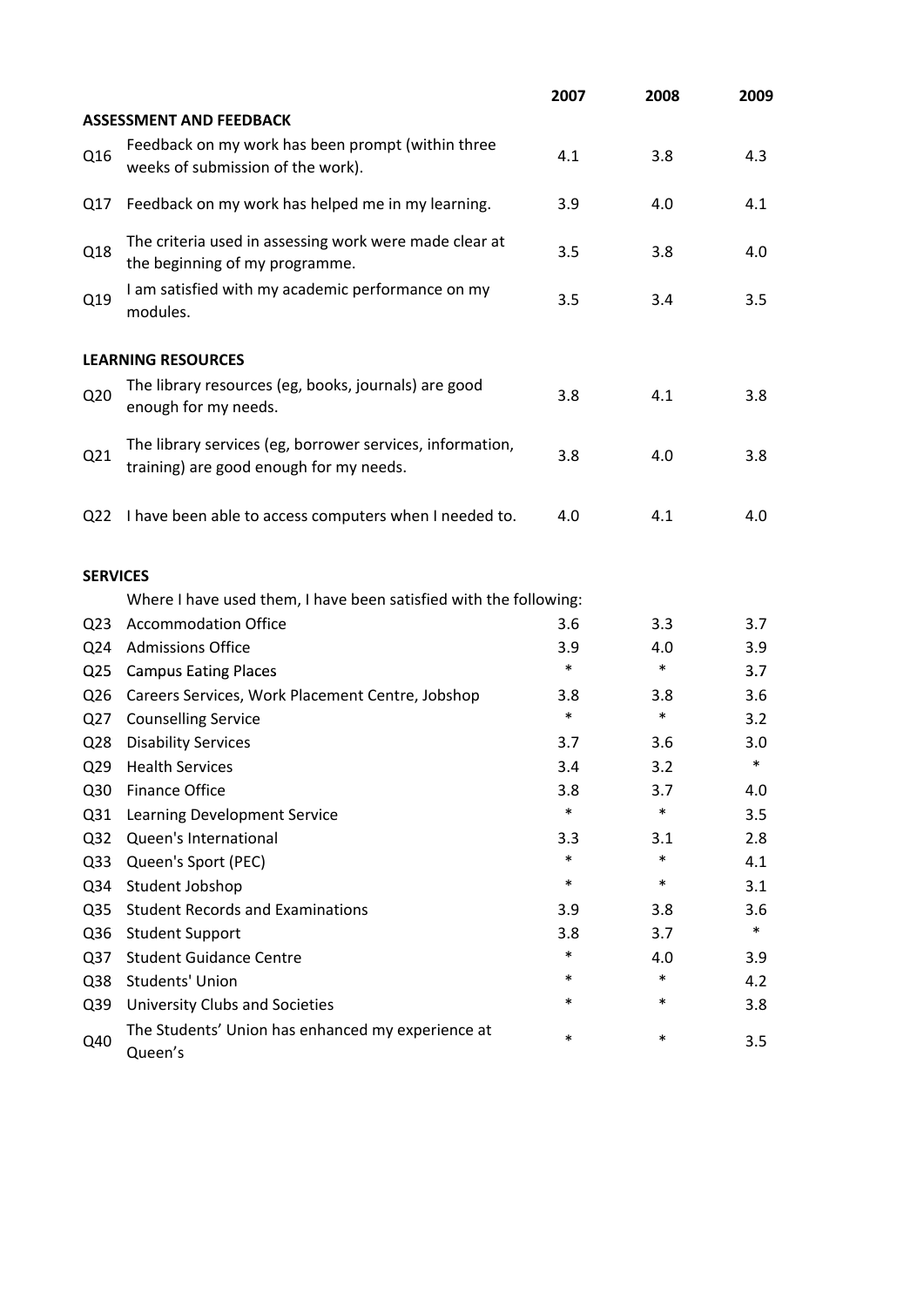|                 |                                                                                                  | 2007   | 2008   | 2009 |
|-----------------|--------------------------------------------------------------------------------------------------|--------|--------|------|
| <b>ADVICE</b>   |                                                                                                  |        |        |      |
|                 | I have received sufficient guidance about the academic choices open to me:                       |        |        |      |
| Q41             | Pre-Admission (from Admissions Office)                                                           | 3.2    | 3.4    | 3.5  |
| Q42             | Post-admission (from Schools, Academic Staff)                                                    | 3.2    | 3.6    | 3.7  |
| Q43             | From other staff in the School (once I had arrived at                                            | *      | $\ast$ | 3.5  |
| Q44             | Queen's information on tuition fees and bursaries was<br>helpful.                                | $\ast$ | $\ast$ | 3.5  |
|                 | The most useful source of information on tuition fees                                            |        |        |      |
| Q45             | and financial support was:                                                                       |        |        |      |
|                 | Secondary School                                                                                 | 20.3%  | 30.4%  | ∗    |
|                 | E&LB/LEA                                                                                         | 36.2%  | 28.6%  | *    |
|                 | <b>UCAS</b>                                                                                      | 14.5%  | 10.7%  |      |
|                 | Queen's literature (leaflets, correspondence)                                                    | 11.6%  | 14.3%  | *    |
|                 | Queen's website                                                                                  | 10.1%  | 14.3%  | *    |
|                 | Other                                                                                            | 7.2%   | 1.8%   | *    |
|                 | PERSONAL DEVELOPMENT                                                                             |        |        |      |
| Q46             | My programme requires me to work with other<br>students.                                         | 3.2    | 3.8    | 3.3  |
| Q47             | I have received sufficient advice about Personal<br>Development Planning (PDP).                  | 3.4    | 2.9    | 3.4  |
| Q48             | I am not as motivated towards my studies as I should<br>be.                                      | 2.7    | 2.5    | 2.7  |
| Q49             | Having Personal Tutors for first year students is a good<br>idea.                                | $\ast$ | $\ast$ | 4.3  |
| Q50             | I haven't done the background reading expected of me.                                            | 2.8    | 2.9    | 3.0  |
| Q51             | Academic work at this level is harder than I expected it<br>to be.                               | 2.8    | 2.8    | 3.1  |
| Q <sub>52</sub> | I feel I have made the right choice of programme.                                                | 3.9    | 3.7    | 4.0  |
| Q53             | I know what I want to do when I graduate.                                                        | 3.2    | 3.4    | 3.2  |
| Q54             | I am confident that my programme will lead to a job at<br>a level that matches my qualification. | 3.6    | 3.6    | 3.6  |
| Q <sub>55</sub> | I enjoy the social side of being at Queen's.                                                     | 3.8    | 3.9    | 3.9  |
| Q56             | I know about Degree Plus.                                                                        | $\ast$ | $\ast$ | 4.0  |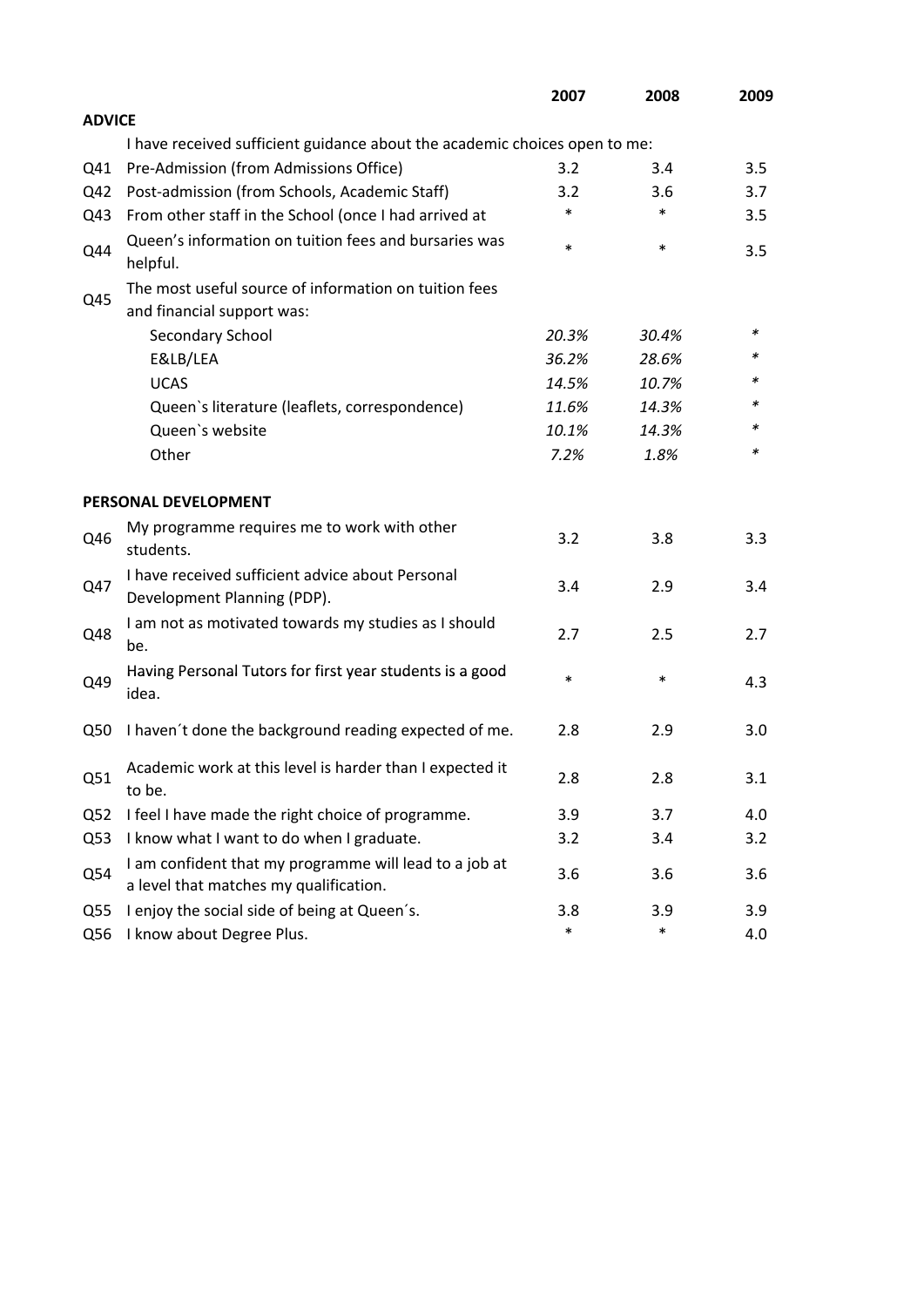|     |                                                                        | 2007    | 2008  | 2009  |
|-----|------------------------------------------------------------------------|---------|-------|-------|
|     | <b>ORGANISATION AND MANAGEMENT</b>                                     |         |       |       |
|     | How many hours of time-tabled classes (eg, lectures,                   |         |       |       |
| Q57 | tutorials, seminars, practicals) have you had scheduled                |         |       |       |
|     | $0-6$                                                                  | 0.0%    | 0.0%  | 0.0%  |
|     | $7 - 12$                                                               | 53.6%   | 73.2% | 86.7% |
|     | $13 - 18$                                                              | 42.0%   | 23.2% | 11.1% |
|     | 19-24                                                                  | 4.3%    | 3.6%  | 2.2%  |
|     | $25+$                                                                  | $0.0\%$ | 0.0%  | 0.0%  |
| Q58 | How many days per week during term-time do you                         |         |       |       |
|     | typically come to Queen's to study?                                    |         |       |       |
|     | 1                                                                      | 4.3%    | 7.3%  | 2.3%  |
|     | $\overline{2}$                                                         | 4.3%    | 1.8%  | 6.8%  |
|     | 3                                                                      | 5.8%    | 9.1%  | 9.1%  |
|     | 4                                                                      | 21.7%   | 21.8% | 11.4% |
|     | $5+$                                                                   | 63.8%   | 60.0% | 70.5% |
|     |                                                                        |         |       |       |
|     | <b>STUDY LIFE BALANCE</b>                                              |         |       |       |
| Q59 | Where are you living while you are attending Queen's?                  |         |       |       |
|     | At Home                                                                | 40.6%   | 37.5% | 31.1% |
|     | Other private accommodation                                            | 27.5%   | 35.7% | 24.4% |
|     | University run accommodation                                           | 31.9%   | 26.8% | 44.4% |
|     | Have you been required to take on employment (part-                    |         |       |       |
| Q60 | time, full-time) to finance yourself through university?               |         |       |       |
|     | % "Yes"                                                                | 60.9%   | 80.4% | 75.6% |
|     | Please select the number of hours you work in your job                 |         |       |       |
| Q61 | per week:                                                              |         |       |       |
|     | $1 - 5$                                                                | 0.0%    | 6.7%  | 5.9%  |
|     | $6 - 10$                                                               | 26.2%   | 26.7% | 26.5% |
|     | $10 - 15$                                                              | 28.6%   | 33.3% | 38.2% |
|     | 16-20                                                                  | 31.0%   | 17.8% | 29.4% |
|     | $21 - 25$                                                              | 11.9%   | 15.6% | 0.0%  |
|     | $26+$                                                                  | 2.4%    | 0.0%  | 0.0%  |
| Q62 | I find it difficult to balance academic and other commitments such as: |         |       |       |
|     | Social Life                                                            | 2.5     | 2.8   | 2.5   |
|     | Work (part-time, full-time)                                            | 2.4     | 2.5   | 2.7   |
|     | Caring for others (parent, partner, children)                          | 2.5     | 3.1   | 3.1   |